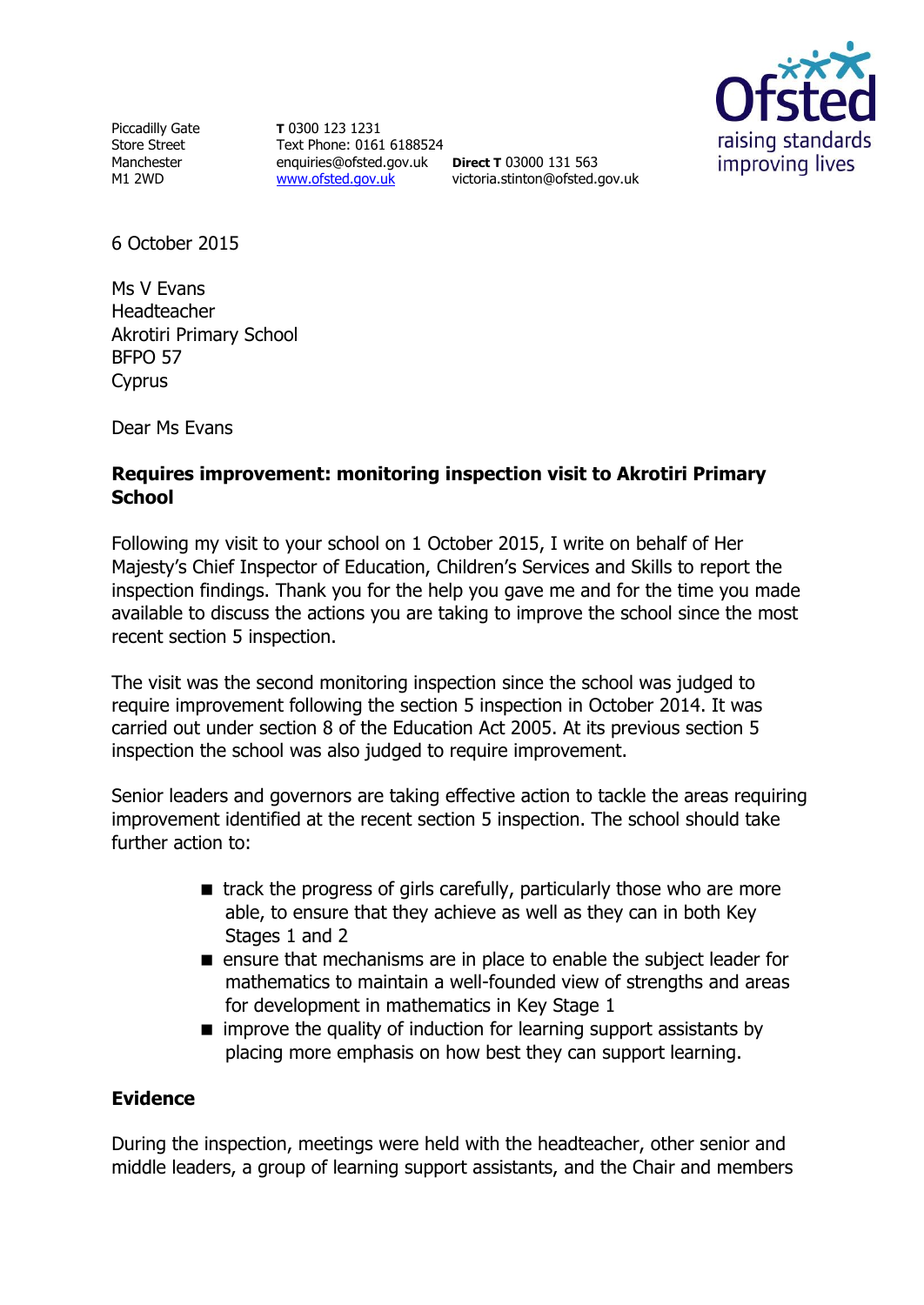

of the School Governance Committee (SGC), to discuss the actions taken since the last inspection. A telephone conversation was held with the school's inspectoradviser prior to the inspection. The school's current action plan was evaluated. A learning walk was conducted in the Foundation Stage, accompanied by the assistant headteacher who leads this phase. Some writing lessons in Key Stages 1 and 2 were observed jointly with the headteacher and, during these visits, work in pupils' books was reviewed. A range of the school's documentation was taken into account including a leadership review carried out by Service Children's Education during the summer term.

# **Context**

Two deputy headteachers and three teachers joined the school at the beginning of this term.

# **Main findings**

The quality of teaching, learning and assessment is improving. This was the central focus of the school's work in the last academic year. Nonetheless, analysis of monitoring shows that not all teaching is consistently good or better. Sensible strategies have been put in place to address the relatively weaker teaching.

There were strengths in the writing lessons observed with engaging topics for pupils to write about. These included a recent visit to a local zoo and an imaginary island created by pupils. Pupils benefited from opportunities to talk to a partner in preparation for writing because teachers kept the activity brisk and sharply focused. Pupils show pride in their work; their books are well presented and they respond diligently to teachers' feedback. Pupils understand how learning objectives are graduated in difficulty and are able to comment thoughtfully on whether they are ready to step up a gear. They read their own work confidently to their class and, even when spellings are inaccurate, pupils demonstrate a good understanding of the links between letters and sounds. Learning was less effective where lessons moved at a slower, less engaging pace. Visits to the Foundation Stage showed improved use of the outdoor learning spaces with more planned opportunities for children to develop a range of skills. Children were responding to these enthusiastically, showing considerable concentration and persistence in tackling challenges.

The school demonstrates its commitment to developing the skills of learning support assistants through the range of opportunities they have to complete courses, some of which are accredited. However, although an induction programme is in place which covers essential issues such as safeguarding, senior leaders and learning support assistants acknowledge that more practical opportunities to see how best to support learning in the classroom would be beneficial.

Improvements in teaching, learning and assessment have had a positive impact so that, overall, pupils' achievement in 2015 was above average. This was the case in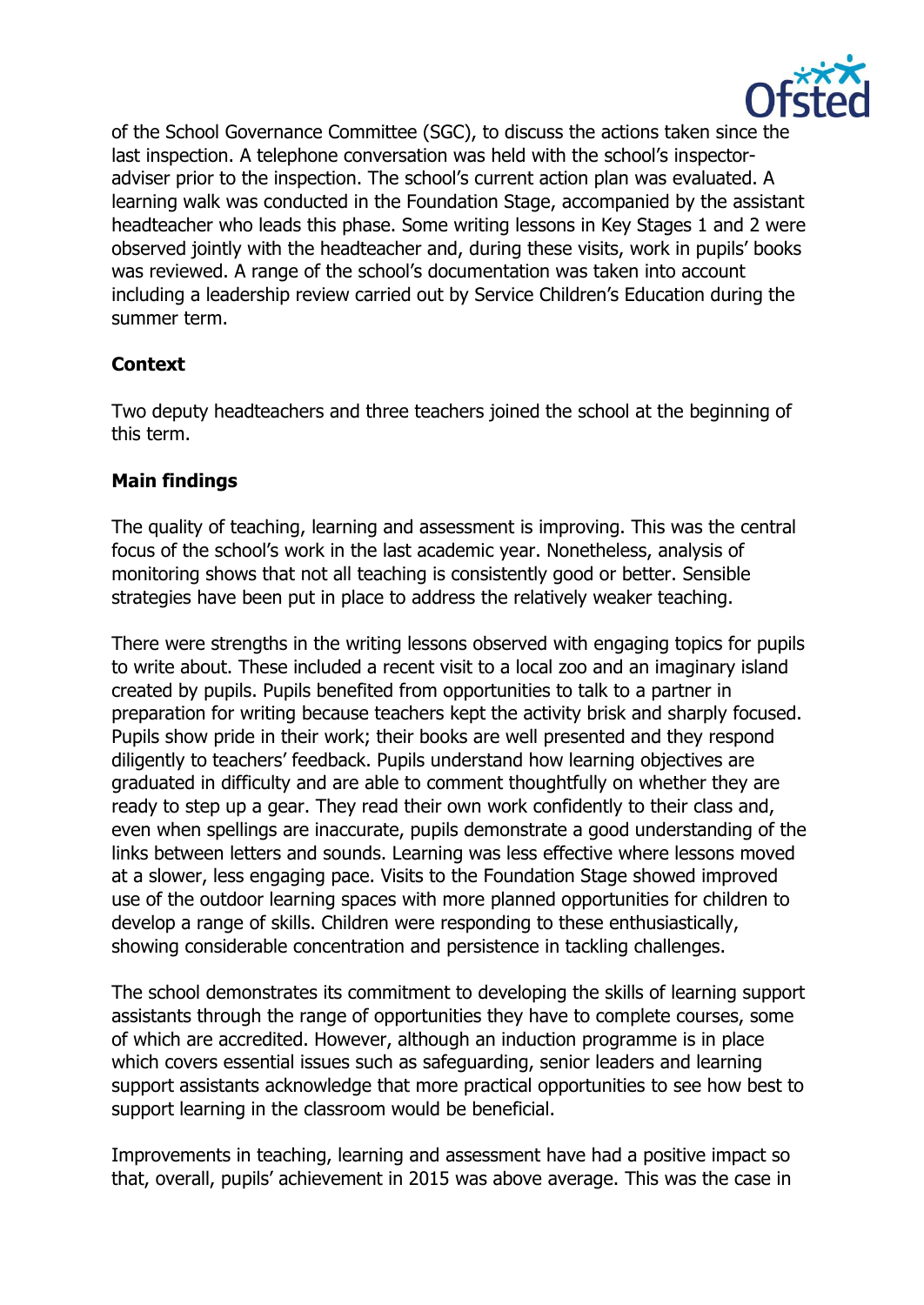

the Foundation Stage, the Year 1 phonics screening, and pupils' attainment at the end of Key Stages 1 and 2. However, boys outperformed girls in both Key Stages 1 and 2 and more able girls did not do as well as expected. Although there are improvements in attainment in writing, an area identified for improvement at the section 5 inspection, these are not yet consistent. Results were well-above average for both boys and girls in spelling, punctuation and grammar indicating that pupils have a well-developed grasp of the mechanics of writing.

Despite the improvements in the quality of teaching and pupils' achievement, the school's progress towards becoming good is uneven. A review of the school's leadership by Service Children's Education (SCE) at the end of the summer term identified a range of significant shortcomings. The headteacher has made a resolute start in dealing with these issues but it is too soon to evaluate fully the impact of the actions taken so far this term.

With the intention of gaining ownership and understanding, at the beginning of term the headteacher led staff in a collaborative process to establish priorities for the year and to draw up an action plan to deliver these. Initially for this term only, the plan is accompanied by a weekly calendar showing when activities such as monitoring teachers' planning or looking at work in pupils' books, will take place. Staff feel more confident that they know what is expected of them and when.

With two new deputy headteachers now in post, the school's leadership capacity has clearly increased, which was an area for improvement at the previous inspection. Roles and responsibilities for senior leaders have been agreed, including line and performance management of staff. Staff who met the inspector said they were pleased to have clear links to senior leaders who have responsibility for each key stage and aspects of the school's work, such as assessment and the curriculum. Staff welcome the open and rapid responses the deputy headteachers are providing and say that they are quickly getting to grips with priorities. This additional capacity is enabling the assistant headteachers, who stepped into the breach last year, to return to fulfilling their own roles.

A series of weekly meetings for senior leaders, teachers and learning support assistants has been established to ensure that information is shared. Senior leaders are now meeting regularly, although a system for minuting and following up on decisions is not fully in place. Better use is being made of basic communication routes such as the staffroom notice board and staff meetings are planned until the end of this term. Staff spoken to feel that these steps are going some way to improve communication and, consequently, there are signs of improvement in staff morale.

Although some of the work of middle leaders was adversely affected by restricted senior leadership capacity last year, the development of a new curriculum and an assessment system to accompany it continued. Middle leaders have benefited from collaboration with other island schools in these, and other, areas. The school is